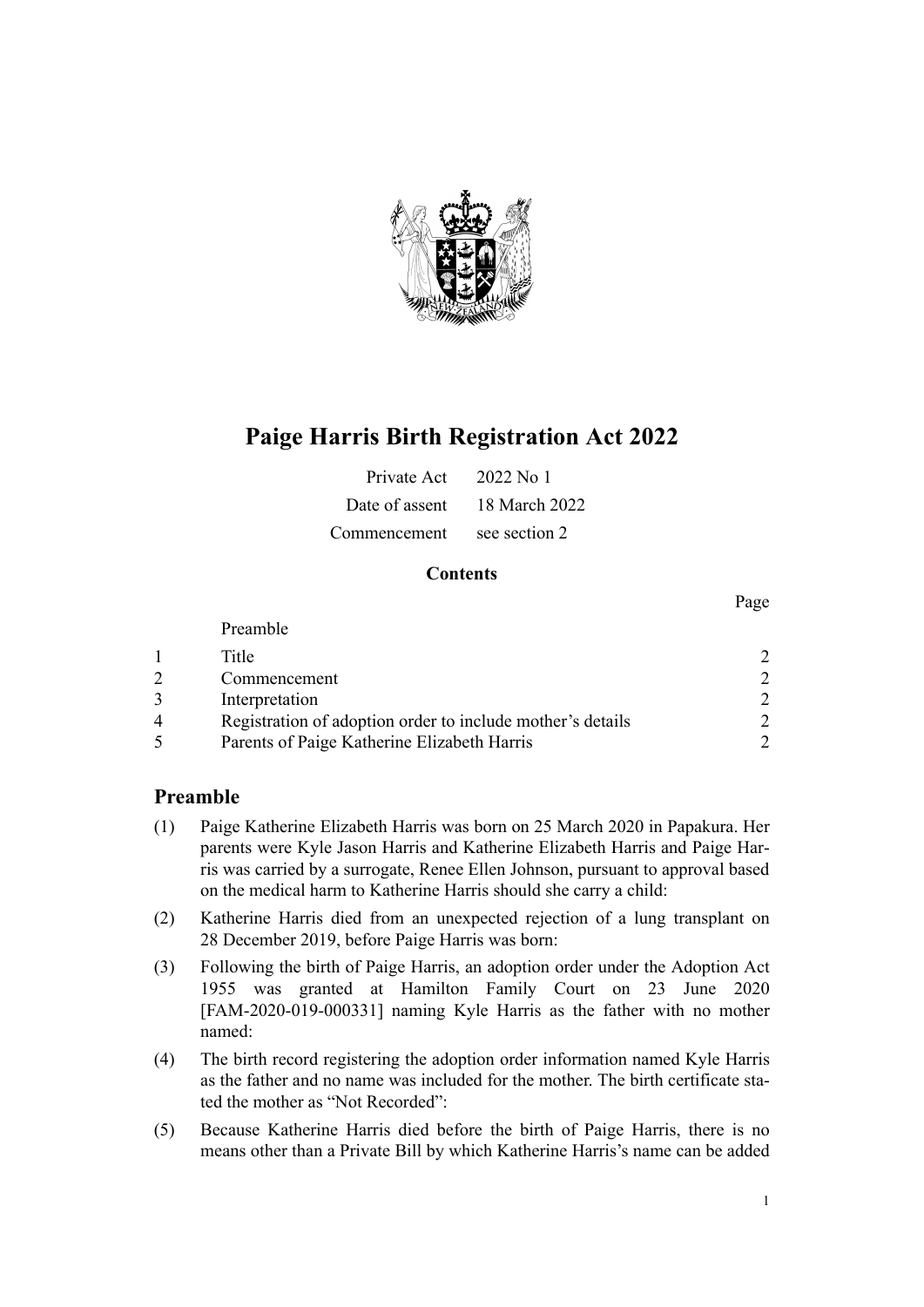<span id="page-1-0"></span>to Paige Harris's birth record under the [Births, Deaths, Marriages, and Rela‐](http://legislation.govt.nz/pdflink.aspx?id=DLM359368) [tionships Registration Act 1995](http://legislation.govt.nz/pdflink.aspx?id=DLM359368) in order that both of Paige Harris's parents can be shown as such on her birth certificate:

#### **The Parliament of New Zealand therefore enacts as follows:**

#### **1 Title**

This Act is the Paige Harris Birth Registration Act 2022.

#### **2 Commencement**

This Act comes into force on the day after the date on which it receives the Royal assent.

#### **3 Interpretation**

In this Act, unless the context otherwise requires,—

**Registrar-General** has the same meaning as in [section 2](http://legislation.govt.nz/pdflink.aspx?id=DLM359378) of the Births, Deaths, Marriages, and Relationships Registration Act 1995

**specified adoption order** means the adoption order made in favour of Kyle Jason Harris by the Family Court at Hamilton on 23 June 2020 [FAM-2020-019-000331] in respect of Paige Katherine Elizabeth Harris.

#### **4 Registration of adoption order to include mother's details**

The Registrar-General must add, in accordance with [section 24](http://legislation.govt.nz/pdflink.aspx?id=DLM364143) of the Births, Deaths, Marriages, and Relationships Registration Act 1995, the details of Katherine Elizabeth Harris as mother on the birth record of Paige Katherine Elizabeth Harris (as well as the details of Kyle Jason Harris) as if—

- (a) a notice under [section 23](http://legislation.govt.nz/pdflink.aspx?id=DLM364142) of the Births, Deaths, Marriages, and Relation‐ ships Registration Act 1995 had been received containing that information; and
- (b) the specified adoption order had been made in favour of Kyle Jason Harris and Katherine Elizabeth Harris.

#### **5 Parents of Paige Katherine Elizabeth Harris**

- (1) Kyle Jason Harris and Katherine Elizabeth Harris are, for all purposes, the parents of Paige Katherine Elizabeth Harris.
- (2) Subsection (1) has effect despite the specified adoption order.
- (3) Subsection (1) does not affect section 4.